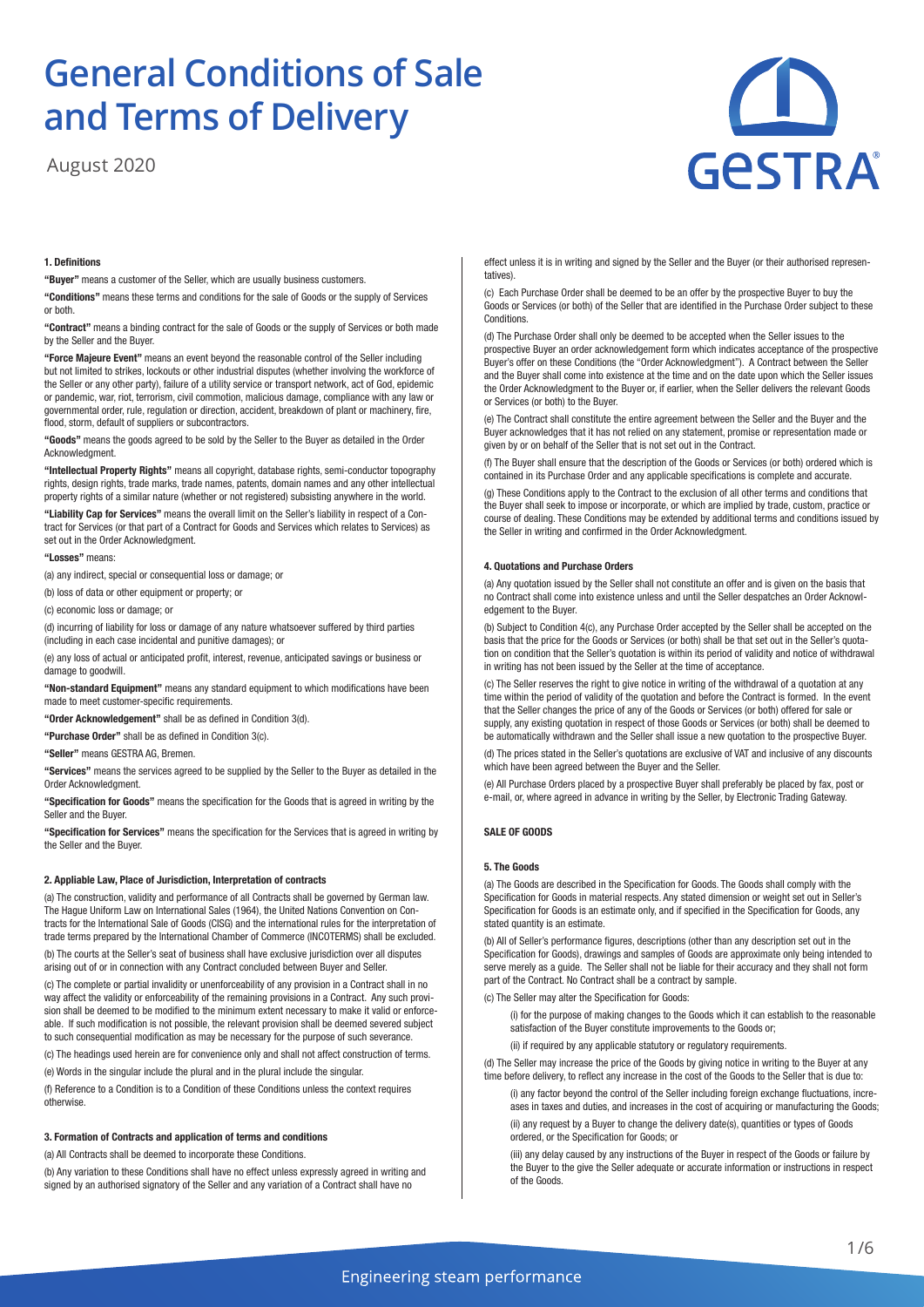August 2020

GeSTRA

(e) All drawings, designs, and quotations for which Goods are not subsequently ordered by the Buyer shall remain the property of the Seller and be treated as confidential by the Buyer and not used in any way. The Seller shall have no liability in relation to any such drawings, designs or quotation.

### **6. Despatch and delivery**

(a) For the purposes of this Condition 6, the "Goods" shall mean the Goods in their entirety where delivery is not by instalments or, where delivery is by instalments, each instalment of the Goods.

(b) Unless otherwise agreed in writing by the Seller, delivery of the Goods shall take place at the location stated by the Seller in the Order Acknowledgement (the "Point of Delivery").

(c) Any stated delivery date is an estimate and time for delivery shall not be of the essence. The Seller will use reasonable endeavours to meet any stated delivery date. If no date for delivery is specified, delivery shall be within a reasonable time.

(d) THE SELLER SHALL NOT BE LIABLE FOR ANY LOSSES (AS DEFINED) CAUSED DIRECTLY OR INDIRECTLY BY ANY DELAY IN THE DELIVERY OF THE GOODS EVEN IF CAUSED BY THE SELLER'S NEGLIGENCE; EXCEPT FOR SELLER'S INTENTIONAL OR GROSS NEGLIGENTLY BEHAVIOUR.

(e) ANY DELAY IN THE DELIVERY OF THE GOODS SHALL NOT ENTITLE THE BUYER TO TERMINATE OR RESCIND THE CONTRACT UNLESS SUCH DELAY EXCEEDS 180 DAYS.

(f) Delivery of the Goods shall be completed on the arrival of the Goods at the Point of Delivery. Risk in the Goods shall pass to the Buyer on completion of delivery of the Goods.

(g) Except insofar as the Contract expressly provides otherwise, deliveries are "ex works". The price for standard carriage and packaging shall be specified in the Order Acknowledgement. Where the Goods are to be delivered at the Buyer's request by any special or express means, the Seller will charge the Buyer the full cost of carriage. When any special packaging is required (whether at the Buyer's request or because the Seller considers special packaging to be necessary), then the Seller will charge the Buyer the full cost of such packaging. Any cost for customs clearance (if any) must be borne by the Buyer.

(h) In contracting for carriage and/or insurance of the Goods in transit, the Seller shall be deemed to act solely as agent of the Buyer.

(i) The Buyer must:

(i) examine the Goods immediately on delivery;

(ii) notify the Seller and any carrier in writing of any shortage or visible damage within four (4) Business Days after the date of delivery and in respect of non-delivery within ten (10) Business Days after the Goods would in the ordinary course of events have been received; and

(iii) in the case of short or damaged delivery give the Seller a reasonable opportunity to inspect the Goods,

otherwise Goods shall be deemed accepted by the Buyer.

(j) The Seller may deliver the Goods by instalments, each instalment to be deemed to be a separate Contract. Without limiting the other provisions herein, no failure or defect in delivery in respect of any Contract or instalment shall entitle the Buyer to repudiate or cancel any other Contract or installment.

(k) Fulfilment of the Seller's obligation to deliver is conditional on the Buyer duly meeting his obligations in time.

(l) Where the Buyer is in default of acceptance of delivery or infringes duties of cooperation, the Seller is entitled to claim compensation for damage caused, including any additional expenses. In this case, the risk of accidental loss or accidental deterioration of the purchased article passes to the Buyer for the time during which he is in default.

(m) Where delivery is delayed at the Buyer's choice, costs of storage will be invoiced/charged to Buyer from the month following notice of readiness to deliver. The Seller is however authorized, after expiry of a reasonable time limit set, to dispose otherwise of the delivery and to deliver to customer subject to an extended delivery time.

## **7. Retention of Title**

(a) The title in the Goods supplied shall not pass to the Buyer until receipt by the Seller in cleared funds of payment in full (including payment of any default interest) for:

(i) the Goods; and

(ii) any other goods or services that the Seller has supplied to the Buyer and in respect of which payment is due.

(b) Until the title in the Goods passes to the Buyer the Buyer shall:

(i) be a bailee of the Goods;

(ii) store the Goods separately from all other goods held by the Buyer so that the Goods remain readily identifiable as the Seller's property;

(iii) not remove, deface or obscure any identifying mark or packaging on or relating to the Goods;

(iv) not fix, annex, combine, incorporate into another product or process the Goods to or merge the Goods with any part of the Buyer's premises, plant or equipment without the Seller's prior consent in writing;

(v) maintain the Goods in satisfactory condition;

(vi) keep the Goods insured between the passing of risk in the Goods and title to the Goods against all risks with a reputable insurer which has been approved by the Seller for their full price, and ensure that the Seller's interest in the Goods is noted on the insurance policy until title in the Goods passes to the Buyer. If the Buyer fails to insure the Goods the Seller may do so instead on behalf on the Buyer, who shall reimburse the Seller on demand. Until title in the Goods passes to the Buyer, the Buyer shall hold in trust for the Seller the policy and proceeds of insurance;

(vii) notify the Seller immediately if it becomes subject to any of the events listed in Conditions 21(a)(iv) to 21(a)(x); and

(viii) give the Seller such information relating to the Goods as the Seller may require from time to time;

(ix) not dispose of, charge or encumber the Goods or any interest in the Goods or purpose to do so, but the Buyer may resell the Goods to an independent third party on arms length terms in the ordinary course of its business. For that purpose the Buyer already now and hereby assigns to Seller all claims arising from the resale of the Goods delivered under retention of title. Such claims shall also include claims against the bank which, within the scope of such sale, shall have issued or confirmed a letter of credit for the benefit of the Buyer. Seller hereby accepts such assignment.

(c) If before title to the Goods passes to the Buyer the Buyer becomes subject to any of the events listed in Conditions 21(a)(iv) to 21(a)(x), or the Seller reasonably believes that any such event is about to happen and gives notice to the Buyer accordingly, then, provided that the Goods have not been resold, or irrevocably incorporated into another product, and without limiting any other right or remedy the Seller may have, the Seller may at any time require the Buyer to deliver up the Goods and, if the Buyer fails to do so promptly, the Seller may enter any premises of the Buyer or of any third party where the Goods are stored in order to recover them.

# **8. Warranty for Goods**

(a) In the absence of an individual agreement between the parties, the Seller warrants that on delivery, and for a period of twelve (12) months from the date of delivery the Goods shall:

(i) conform with the Specification for Goods; and

(ii) be free from material defects in material or workmanship.

(b) Subject to the remainder of this Condition 8, the Seller warrants that if the Buyer returns the Goods within the relevant warranty period for such Goods (as set out in Condition 8(a)) and on the Seller's examination such Goods prove defective as to material or workmanship or as to compliance with the relevant Specification for Goods the Seller shall (i) give notice to the Buyer that such Goods prove defective as to material or workmanship or as to compliance with the relevant Specification for Goods; and (ii) make good the defect without charge by (at the Seller's option) repairing the defective Goods, replacing defective components of the defective Goods, or replacing the defective Goods (in their entirety) as the Seller in its discretion considers appropriate.

(c) The above warranties shall not apply to consumable items with a limited life expectancy. (d) The above warranties shall apply except where the defect in the Goods:

(i) has been caused wholly or partly by deterioration of the Goods which is necessarily incidental to the transit of the Goods;

(ii) has been caused while the Goods were at the Buyer's risk by:

(aa) wilful default or negligence by the Buyer or its employees, agents, consultants or subcontractors;

(bb) the occurrence of an accident;

(cc) failure by the Buyer to follow the Seller's instructions in relation to the storage, use, installation, commissioning or maintenance of the Goods;

(dd) failure by the Buyer to follow good trade practice;

(ee) the Buyer altering or repairing such Goods without the consent in writing of the Seller;

(ff) any abnormal conditions such as (without limitation) corrosive attack or excessive dirt in the system, or electrical supply failure.

(e) Except as provided in this Condition 8, the Seller shall have no liability to the Buyer in respect of the Goods' failure to comply with the warranties set out in this Condition 8.

(f) The terms of these Conditions shall apply to any repaired or replaced Goods supplied by the Seller under Condition 8(b). In such case the original warranty period shall be extended by the time spent in remedying the defect.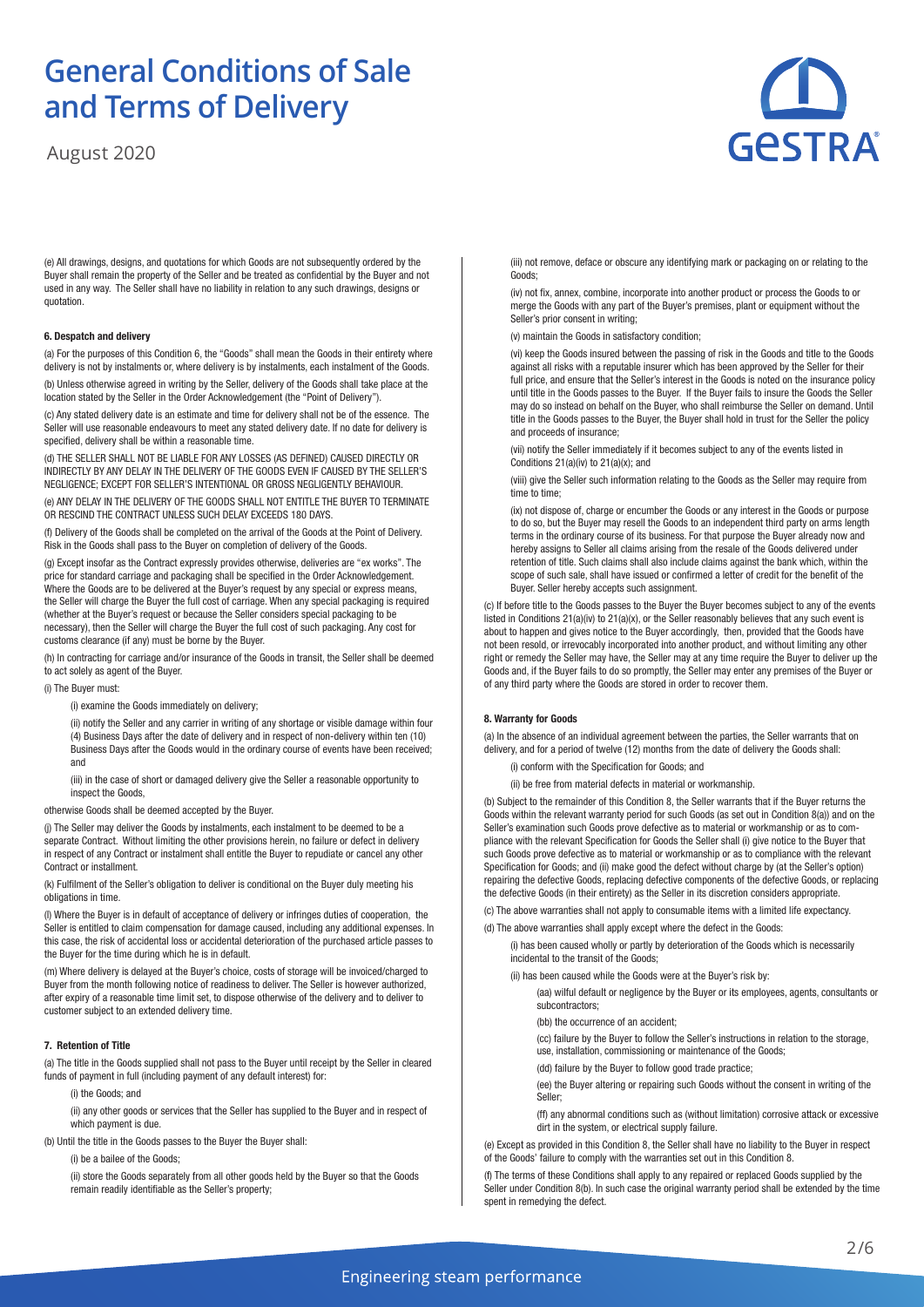August 2020



(g) The Seller must bear all expenses required for the purpose of curing the defect, in particular transport, workmen's travel, work and materials costs.

## **9. Returns and Refund**

The return of Goods due to errors in order placement, for which the Buyer is responsible, is only permitted for goods having a net value of over Euro 500 and with Seller's written consent. In addition, return of goods is only possible, when the delivery item is fungible, is in its original packaging and invoicing was no longer than 6 months prior to date of return. The Buyer shall be credited with 70% of the good's net value after their arrival, provided that delivery has taken place freight free. Goods specially manufactured at the request of the Buyer are excluded from this provision. Goods returned at the order and for the expense of the Buyer will only be accepted if completely decontaminated.

The term "Goods" within this Condition 9(b) has the meaning set out within Condition 6(a).

# **10. Instructions and Health and Safety at work**

(a) The Buyer shall observe strictly the provisions of the Seller's instructions in writing regarding use and application of the Goods together with any revisions thereof and shall ensure that any person other than the Buyer who acquires or has access to the Goods is furnished with and observes such instructions.

(b) The Buyer shall be solely responsible for and shall keep the Seller indemnified against all Losses incurred by the Seller in relation to any use of the Goods:

- (i) other than in strict accordance with the Seller's installation, operating, and maintenance instructions; or
- (ii) for a purpose which is not approved in writing by the Seller; or
- (iii) as a component or raw material for a product which is of a defective design or manufacture.

# **11. Not Used**

### **SUPPLY OF SERVICES**

## **12. Period of supply**

(a) Unless otherwise specified in the Order Acknowledgment, the agreement for the supply of the Services shall be for a period of one (1) year from the date the Seller issues an Order Acknowledgement to the Buyer in accordance with Condition 3 (d) (the "Term for Services").

(b) The Seller reserves the right to increase its price for the Services at any time during the Term for Services. The Seller will give the Buyer notice in writing of any such increase not less than eight (8) weeks before the proposed date of the increase. If such increase is not acceptable to the Buyer, it shall notify the Seller in writing within two (2) weeks of the Seller's notice and the Seller shall have the right, without limiting its other rights or remedies, to terminate the Contract by giving four (4) weeks notice in writing to the Buyer.

#### **13. Performance of services**

(a) The Seller agrees to provide the Services in accordance with the Specification for Services in all material respects, and to supply as necessary spare or replacement parts and/or consumables, to the Buyer's plant and/or equipment at the sites(s) specified in the Seller's Order Acknowledgment.

(b) If the Seller agrees to supply spare or replacement parts and/or consumables, such supply will be strictly on the basis of these Conditions.

(c) Any stated performance date is an estimate only and time for performance of the Services shall not be of the essence. The Seller shall use reasonable endeavours to meet any stated performance date. If no date for performance is specified, the Services shall be performed within a reasonable time.

(d) THE SELLER SHALL NOT BE LIABLE FOR ANY LOSSES (AS DEFINED) CAUSED DIRECTLY OR INDIRECTLY BY ANY DELAY IN THE PERFORMANCE OF THE SERVICES EVEN IF CAUSED BY THE SELLER'S NEGLIGENCE; EXCEPT FOR GROSS NEGLIGENTLY OR WILFULLY CAUSED LOSSES.

(e) SUBJECT TO CONDITION 13(G), ANY DELAY IN THE PERFORMANCE OF THE SERVICES SHALL NOT ENTITLE THE BUYER TO TERMINATE OR RESCIND THE CONTRACT UNLESS SUCH DELAY EXCEEDS 180 DAYS.

(f) SUBJECT TO CONDITION 13(G), THE SELLER'S LIABILITY FOR NON-PERFORMANCE OF SERVICES SHALL BE LIMITED TO EITHER PERFORMING THE SERVICES WITHIN A REASONABLE TIME OR ISSUING A CREDIT NOTE AT THE PRO RATA CONTRACT RATE AGAINST ANY INVOICE SUBMITTED TO THE BUYER FOR THE SERVICES.

(g) If the Seller's performance of the Services is prevented or delayed by the Buyer or by the failure of the Buyer to perform any of its obligations under the Contract ("Buyer Default") then upon the Seller giving the Buyer notice in writing that there has been a Buyer Default:

(i) the Seller shall without limiting its other rights or remedies have the right to suspend performance of the Services until the Buyer remedies the Buyer Default and to rely on the Buyer Default to relieve it from the performance of any of its obligations to the extent that the Buyer Default prevents or delays the Seller's performance of the Services;

(ii) the Seller shall not be liable for any Losses incurred by the Buyer arising directly or indirectly from the Seller's failure or delay in performing the Services; and

(iii) the Buyer shall reimburse the Seller on demand for all Losses incurred by the Seller arising directly or indirectly from the Buyer Default.

(h) The Seller reserves the right, at the Seller's discretion, to employ subcontractors to perform all or any part of the Services (including, without limitation, to commission, install, maintain or repair any parts or equipment) on behalf of the Seller.

(i) The Seller warrants that in providing the Services it will exercise reasonable care and attention and that it will comply with all applicable laws and regulations. However the Seller excludes liability for all Losses arising directly or indirectly out of any failure or diminution in performance of the Buyer's plant or equipment caused by the plant or equipment, or any part thereof:

(i) being used or operated otherwise than in accordance with any applicable installation, maintenance or operational instructions; or

(ii) being used or operated otherwise than in accordance with the Seller's instructions or recommendations; or

(iii) having been adjusted or altered in any way by the Buyer or any third party since the date of installation or commissioning of the plant or equipment or the date of the immediately preceding visit by the Seller's employee or subcontractor.

(j) The Buyer warrants to the Seller that the Buyer's plant and equipment is supplied with water at a quality that complies with EN 12952-12, EN 12953-10 and EN 285 and is compliant with any additional requirements in writing notified by the Seller to the Buyer in respect of the Buyer's plant and equipment. The Seller excludes all liability for Losses arising directly or indirectly out of any failure or diminution in performance of the Buyer's plant or equipment or any part thereof which is caused directly or indirectly by a breach by the Buyer of this warranty.

(k) With regard to the testing of safety and relief valves as part of the Services, the effective seat area must be determined to carry out the test. The Buyer shall inform the Seller of the effective seat area or the Seller shall calculate the effective seat area based on data obtained from engineering drawings supplied by the valve manufacturer or the Buyer. The Buyer shall use its best endeavours to ensure the accuracy of the information regarding the effective seat area provided to the Seller as such information is critical to test accuracy. The Seller shall accept no liability for Losses arising directly or indirectly from erroneous test results caused directly or indirectly by incorrect information regarding the effective seat area being provided.

(l) The Seller reserves the right to replace at the Buyer's cost the Buyer's plant or equipment or any part thereof which is unserviceable or inefficient as the Seller considers reasonably necessary in order to fulfill its obligations to provide the Services in accordance with the specification set out in the Order Acknowledgment.

(m) Alternatively, the Seller may charge the Buyer for the reconditioning of any part of the Buyer's plant or equipment that, in the reasonable opinion of the Seller, cannot be suitably or economically repaired on site. The Seller will provide the Buyer with an estimate of reconditioning charges for each item and if the Buyer does not agree to have the item(s) reconditioned, the Seller reserves the right to amend the scope of the Services as in its absolute discretion it considers necessary.

# **14. Access to Buyer's Site(s)**

(a) The Buyer shall co-operate with the Seller in all matters relating to the Services, and shall provide the Seller with such information as the Seller may reasonably require in order to perform the Services. The Buyer shall ensure that such information is accurate in all material respects.

(b) The Buyer shall obtain and maintain any necessary licences, permissions, and consents which may be required before the date upon which the Services are due to start.

(c) The Buyer shall permit the Seller, its employees, agents, consultants and subcontractors full and free access to the Buyer's site(s) and to the Buyer's plant and equipment which is the subject of the Contract, subject to the Seller and its employees, agents, consultants and subcontractors complying with the Buyer's reasonable requirements as to site safety and security. If, at the time of any prearranged visit the Seller's employees, agents, consultants and subcontractors are unable to gain access to the Buyer's site(s) or plant or equipment in order to supply the Services, the Seller reserves the right to charge for the time spent attending at the Buyer's site(s) and for the cost of carrying out any subsequent visit.

(d) If reasonably required by the Seller, the Buyer shall make available to the Seller a secure storage area at the Buyer's site(s) for storage of the Seller's service equipment and shall keep all materials, equipment, documents and other property of the Seller (the "Seller Service Equipment") in such storage area in safe custody and at the Buyer's risk. The Buyer shall not dispose of the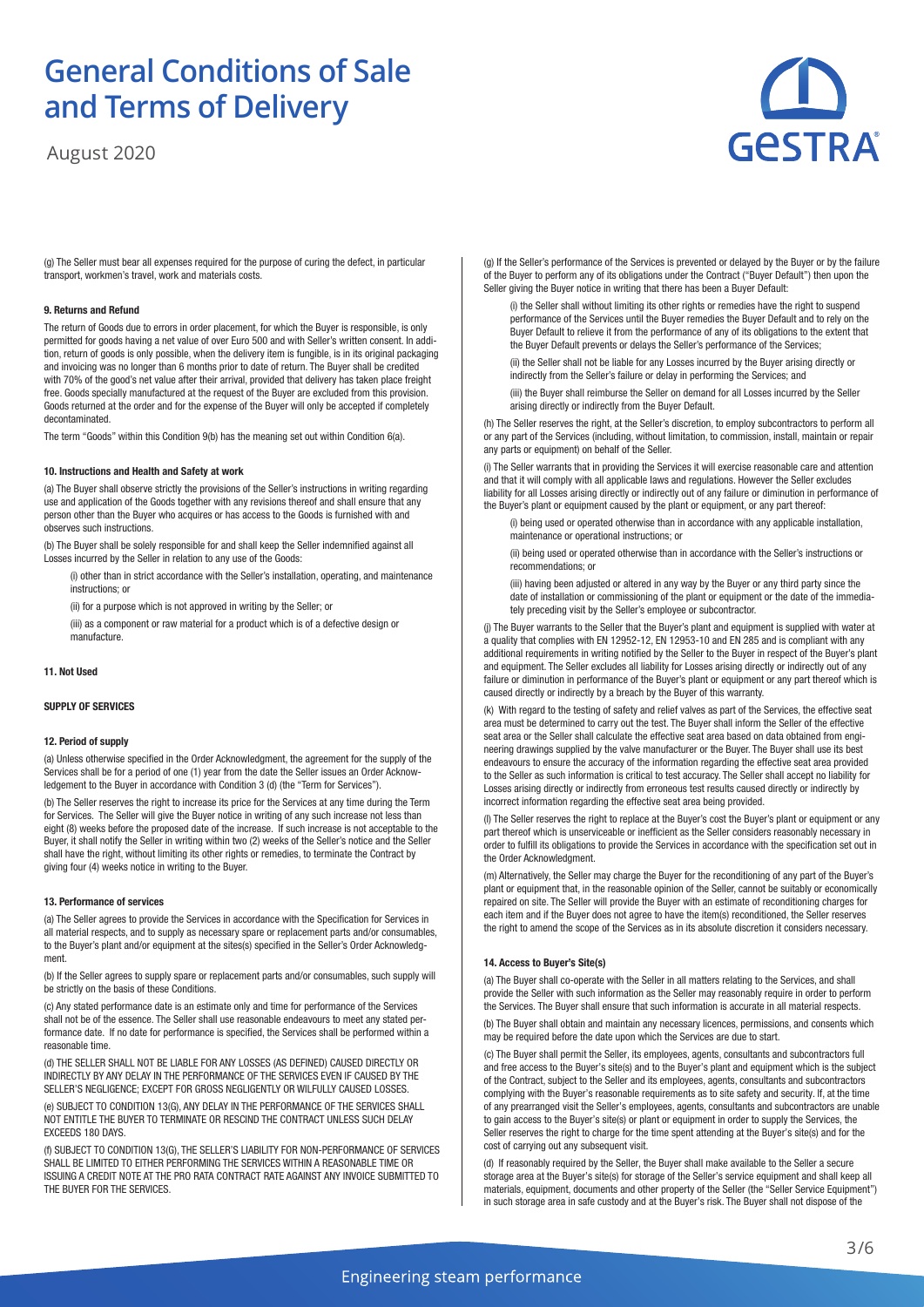August 2020



Seller Service Equipment other than in accordance with the Seller's instructions in writing. (e) Prior to any visits by the Seller's employees, agents, consultants or subcontractors, the Buyer will:

- (i) ensure safe access to the place where Seller's equipment is installed;
- (ii) ensure Seller's equipment is correctly disconnected from Buyers process to ensure no sudden mode of operandi can start;
- (iii) supply and erect suitable scaffolding (if required) to allow working access to the Buyer's plant and equipment; and
- (iv) supply any necessary lifting equipment and required operators.

(f) Following any visits by the Seller's employees, agents, consultants or subcontractors, the Buyer will be responsible for the reinstatement of the place where Seller's equipment is installed

(g) The Buyer will provide the Seller's employees, agents, consultants and subcontractors with all specialist safety clothing or equipment as may be necessary to meet the Buyer's health and safety and environmental rules (excluding hard hat, safety glasses, overalls and protective shoes which will be provided by the Seller).

(h) The Buyer acknowledges and agrees that the Seller shall at no time own, occupy or control (or be deemed to control) any part of the Buyer's site(s) and/or hold or be fixed with any duties or liabilities under health and safety laws or regulations or common law in relation to any part of the Buyer's site(s).

## **15. Payment and other Buyer obligations**

(a) In respect of the Goods, subject to Condition 15(c) the Seller shall invoice the Buyer for the full purchase price of the Goods on or at any time after the completion of delivery of the Goods.

(b) In respect of the Services, the Seller shall – if not agreed otherwise – invoice the Buyer monthly in arrears for the Services.

(c) The Seller may in its absolute discretion agree in writing to extend credit to the Buyer in respect of the payment for Goods. The Seller may in its absolute discretion by notice in writing to the Buyer withdraw (with immediate effect) the Buyer's right to credit.

(d) The Buyer shall pay each invoice submitted by the Seller:

- (i) within the earlier of 30 days of the date of the invoice or such other period of time after the date of the invoice as has been individually agreed in the Contract; and
- (ii) in Euro.

(e) All amounts payable by the Buyer under the Contract are exclusive of VAT chargeable from time to time. Where any taxable supply for VAT purposes is made under the Contract by the Seller to the Buyer, the Buyer shall, on receipt of a valid VAT invoice from the Seller, pay to the Seller such additional amounts in respect of VAT as are chargeable on the supply of the Services or the Goods at the same time as payment is due for the supply of the Services or the Goods.

(f) The Buyer shall make all payments due under the Contract in full without any deduction whether by way of set-off, counter-claim, discount, abatement or otherwise unless required by law.

(g) No payment shall be deemed to have been received until the Seller has received cleared funds. (h) All payments payable to the Seller under the Contract shall become due immediately on its

termination despite any other provision. (i) If the Buyer fails to pay the Seller any sum due pursuant to the Contract by the due date for payment:

(i) the Buyer shall be liable to pay interest to the Seller pursuant to sec. 286 et seq. German Civil Code; and

(ii) the Seller may, upon expiration of an appropriate time limit and in its absolute discretion and without liability to the Buyer, suspend performance of its obligations under the Contract and under any or all other Contracts between the Seller and the Buyer or terminate the Contract and any or all other Contracts between the Seller and the Buyer with immediate effect.

(j) If the Buyer pays any amount to the Seller without apportioning it between specific debts or liabilities, the amount paid shall be apportioned as the Seller thinks fit. The Seller may attribute the entirety of an amount paid to one or more specific items in respect of which payment is due, rather than to all the items in respect of which payment is due.

(k) Buyer shall comply with all applicable laws, statutes, regulations and codes from time to time in force, including those related to data protection and to antibribery and corruption. Buyer must comply with the requirements of the United Kingdom Bribery Act 2010 (the "Act") and shall not engage in any activity, practice or conduct which would constitute an offence under sections 1, 2, or 6 of the Act if such activity, practice or conduct had been carried out in the United Kingdom. Additionally, Buyer shall comply, and shall ensure compliance of any party with which it subcontracts complies, with the requirements of the United Kingdom Modern Slavery Act (2015), including ensuring that all forms of forced labour are eliminated from its business.

# **16. Cancellation**

(a) No contract shall be cancelled by the Buyer except with the Seller's prior consent in writing.

(b) In the event of the Seller agreeing to the Buyer cancelling all or any part of the Contract, the Seller may, without prejudice to any other rights against the Buyer which it may have, require the Buyer to pay a cancellation charge. Any cancellation charge will correspond to the type of contract being cancelled. Contracts for Non-standard Equipment may be subject to a cancellation charge of 100% of the price of the Contract after the Order Acknowledgement has been sent.

(c) In the event that the Seller agrees to cancellation of a Contract in respect of the supply of Goods or Services (or both) which have been ordered to comply with the Buyer's special requirements, the Buyer shall be liable for all costs incurred by the Seller up to the time of cancellation of the Contract in addition to payment of a cancellation charge pursuant to Condition 16(b).

#### **17. Intellectual property**

(a) The Buyer acknowledges that:

(i) the Intellectual Property Rights in the Goods and any materials prepared by the Seller or on its behalf which relate to the Goods and their development (including, without limitation, drawings, designs, samples, models and similar items) (the "Goods' Materials") are the Property of the Seller or the third party manufacturers of the Goods (as applicable);

(ii) nothing in these Conditions or in a Contract shall be construed as conferring any licence or granting any rights in favour of the Buyer in the Intellectual Property Rights in the Goods or the Goods Materials. The Buyer may resell the Goods subject to the Seller's right to control the use of its trade marks within the European Economic Area and the Buyer shall assist the Seller as required in preventing parallel importers from diluting the Seller's rights; and

(iii) any goodwill in any trade marks affixed or applied to the Goods shall inure to the sole benefit of the Seller or any other owner of the trade marks from time to time.

(b) The Buyer shall not repackage the Goods and shall not without the Seller's prior consent in writing allow any trade marks of the Seller or other words or marks applied to the Goods to be obliterated, obscured or omitted or add any additional marks or words.

(c) The Buyer shall not use (other than pursuant to these Conditions or a Contract) or seek to register any trade mark or trade name (including any company name) which is identical to, confusingly similar to, or incorporates any trade mark or trade name which the Seller owns or claims rights in anywhere in the world.

(d) If at any time it is alleged that the Goods infringe the rights of any third party or if, in the Seller's reasonable opinion, such an allegation is likely to be made, the Seller may at its option and its own cost:

- (i) modify or replace the Goods in order to avoid the infringement; or
- (ii) procure for the Buyer the right to continue using the Goods; or

(iii) repurchase the Goods at the price paid by the Buyer, less depreciation at the rate the Seller applies to its own equipment.

(e) The Buyer shall promptly notify the Seller of:

(i) any actual, threatened or suspected infringement of any of the Intellectual Property Rights in the Goods or the Goods' Materials (or both) which comes to the Buyer's notice; and

(ii) any claim by any third party that comes to the Buyer's notice that the sale or advertisement of the Goods or the use of the Goods' Materials (or both) infringes the rights of any person.

(f) The Buyer agrees (at the Seller's request and expense) to do all such things as may be reasonably required to assist the Seller in taking or resisting any proceedings in relation to any infringement or claim referred to in Condition 17(e), and the Buyer shall not make any admissions or statements in respect of or compromise any such claim other than with the prior written consent of the Seller.

(g) In the event of any claim, proceeding or suit by a third party against the Buyer alleging an infringement of such party's rights by any of the Intellectual Property Rights in the Goods or the Goods' Materials (or both), the Seller shall defend the claim, proceeding or suit at the Seller's expense, subject to:

(i) the Buyer promptly notifying the Seller in writing of any such claim, proceeding or suit; and

(ii) the Seller being given sole control of the defence of the claim, proceeding or suit,

and provided that the Seller shall not be liable and shall not defend the claim, proceeding or suit to the extent that such infringements arise out of or in connection with modifications to the Goods or the Goods Materials (or both) made by anyone except the Seller or its authorised representative, or out of use or annexation of the Goods or the Goods'Materials (or both) with or to products or third party materials not specified or expressly approved in advance in writing by the Seller, or where the claim, proceeding or suit arises from the Seller's adherence to the Buyer's requested changes to the Specification for Goods or from infringing items of the Buyer's origin, design or selection.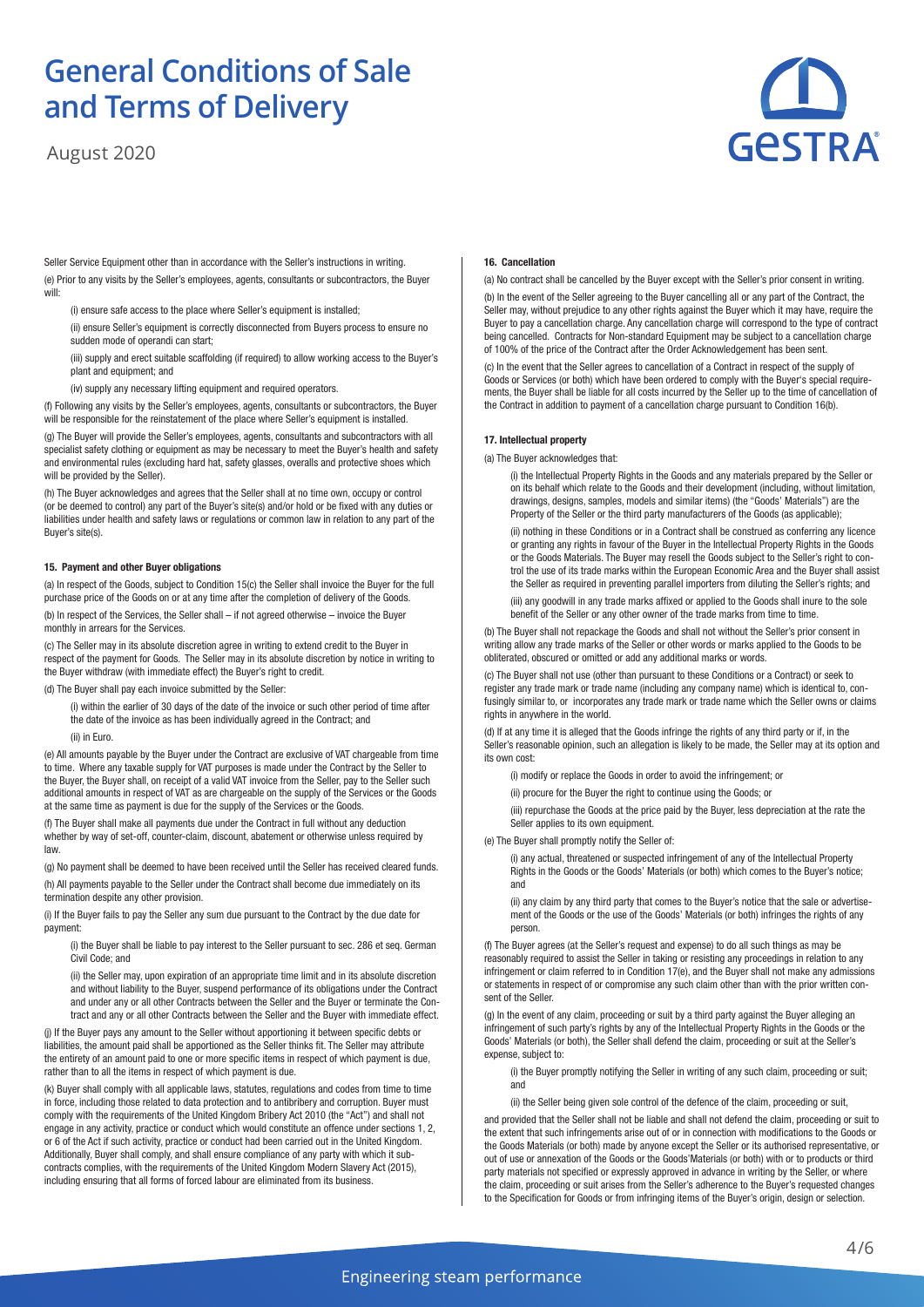August 2020



(h) The Seller shall reimburse the Buyer with an amount equal to any liability assessed against the Buyer by final judgment on account of an infringement described in Condition 17(g).

(i) All Intellectual Property Rights in or arising out of or in connection with the Services shall be owned by the Seller.

(j) All Intellectual Property Rights in the materials, equipment, documents and other property of the Seller are the exclusive property of the Seller or of its licensors.

# **18. Trade Prohibitions**

(a) The Buyer undertakes to the Seller that the Buyer shall not resell or otherwise supply the Goods to a third party which is the subject of any statutory trade prohibition of the United Stated of America or a member state of the European Union ("Sanctioned Third Party").

(b) Without prejudice to Condition 18(a), if the Seller shall have notice of or reasonable grounds to believe that the Buyer intends to resell or otherwise supply the Goods to a Sanctioned Third Party the Seller may upon giving notice thereof to the Buyer refuse to deliver the whole or any part of the Goods and shall have no liability to the Buyer for such refusal.

# **19. Limitation and Exclusion of Liabilities**

(a) Subject to Condition 19(b), the Seller's obligations and liabilities to the Buyer under the Contract shall be limited to those set out expressly in these Conditions.

(b) Notwithstanding any other terms of these Conditions, the Seller does not limit or exclude its liability for fraud or fraudulent misrepresentation, for intent or gross negligence or for death or personal injury resulting from its negligence or the negligence of its employees, agents or subcontractors. Moreover, mandatory liability such as under the German Product Liability Act is also not excluded.

(c) The Buyer acknowledges and agrees that the limited warranties and all limitations and exclusions of the Seller's liability set out in these Conditions are reasonable and are reflected in the price of the goods or services (or both) (as applicable) and the buyer shall accept risk or insure accordingly (or both).

(d) SUBJECT TO AND WITHOUT LIMITING CONDITIONS 19(A) AND (B) OR ANY OTHER CONDITION, THE SELLER SHALL NOT BE LIABLE TO THE BUYER WHETHER IN CONTRACT, TORT (INCLUDING NEGLIGENCE), BREACH OF STATUTORY DUTY, OR OTHERWISE, FOR ANY LOSSES (AS DEFINED) ARISING DIRECTLY OR INDIRECTLY OUT OF OR IN CONNECTION WITH ANY CONTRACT FOR THE SUPPLY OF GOODS (OR THAT PART OF A CONTRACT FOR THE SUPPLY OF GOODS AND SERVICES WHICH RELATES TO GOODS).

(e) SUBJECT TO AND WITHOUT LIMITING CONDITIONS 19(A) AND (B) OR ANY OTHER CONDITION:

(i) THE SELLER SHALL NOT BE LIABLE TO THE BUYER, WHETHER IN CONTRACT, TORT (INCLUDING NEGLIGENCE), BREACH OF STATUTORY DUTY, OR OTHERWISE, FOR ANY DIRECT OR INDIRECT LOSS OF PROFIT OR ANY OTHER INDIRECT OR CONSEQUENTIAL LOSS ARI-SING DIRECTLY OR INDIRECTLY OUT OF OR IN CONNECTION WITH ANY CONTRACT FOR THE SUPPLY OF SERVICES (OR THAT PART OF A CONTRACT FOR THE SUPPLY OF GOODS AND SERVICES WHICH RELATES TO SERVICES); AND

(ii) THE SELLER'S TOTAL LIABILITY TO THE BUYER IN RESPECT OF ALL OTHER LOSS ARISING OUT OF OR IN CONNECTION WITH ANY CONTRACT FOR THE SUPPLY OF SERVICES (OR THAT PART OF A CONTRACT FOR THE SUPPLY OF GOODS AND SERVICES WHICH RELATES TO SERVICES), WHETHER IN CONTRACT, TORT (INCLUDING NEGLIGENCE), BREACH OF STATUTORY DUTY, OR OTHERWISE, SHALL NOT EXCEED THE VALUE OF THE SERVICES SO SUPPLIED EXCEPT AS OTHERWISE STATED IN AN ORDER ACKNOWLDEGEMENT.

 (f) The Seller shall have no responsibility for any Losses incurred by the Buyer in the event that any information in any quotation or Order Acknowledgement is applied in connection with products other than the Goods and Services.

(g) This Condition 19 shall survive the termination of the Contract.

## **20. Force majeure**

(a) The Seller shall not be liable to the Buyer as a result of any delay or failure to perform its obligations under the Contract as a result of a Force Majeure Event.

(b) If the Force Majeure Event prevents the Seller from providing any of the Services or Goods (or both) for more than fortyfour (44) Business Days, the Seller shall, without limiting its other rights or remedies, have the right to terminate the Contract with the Buyer immediately by giving notice in writing to the Buyer.

#### **21. Events of default, termination, repossession, suspension**

(a) The Seller may terminate or resign from the Contract with immediate effect by giving notice in writing to the Buyer if:

(i) the Buyer fails to pay any amounts due under the Contract on the due date for payment and an appropriate payment deadline set by Seller has expired; or

(ii) the Buyer otherwise breaches the Contract with the Seller and the breach, if remediable and previously notified in writing to the Buyer, is not remedied within five (5) Business Days of the Buyer receiving such notice; or

(iii) the Seller terminates any other Contract between the Seller and the Buyer; or

(iv) the Buyer is or otherwise becomes insolvent or unable to pay its debts (Pursuant to the German Insolvency Act) or suspends payment of its debts or threatens to do so or is unable to pay its debts as they fall due or admits its inability to pay its debts; or

(v) the Buyer commences negotiations with all or any class of its creditors with a view to rescheduling any of its debts, or makes a proposal for or enters into any compromise or arrangement with its creditors other than for the sole purpose of a scheme for a solvent amalgamation;

(vi) a petition is filed, a notice is given, a resolution is passed, or an order is made, for or in connection with the winding up of the Buyer other than for the sole purpose of a scheme for a solvent amalgamation;

(vii) a creditor or encumbrancer of the Buyer attaches or takes possession of, or a distress, execution, sequestration or other such process is levied or enforced on or sued against, the whole or any part of its assets and such attachment or process is not discharged within fourteen (14) days;

(viii) an application is made to court, or an order is made, for the appointment of an administrator or if a notice of intention to appoint an administrator is given or if an administrator is appointed over the Buyer;

(ix) the holder of a qualifying charge over the assets of the Buyer has become entitled to appoint or has appointed an administrative receiver;

(x) a person becomes entitled to appoint a receiver over the assets of the Buyer or a receiver is appointed over the assets of the Buyer;

(xi) any event occurs, or proceeding is taken, with respect to the Buyer in any jurisdiction to which it is subject that has an effect equivalent or similar to any of the events mentioned in Conditions 21(a)(iv) to Condition 21(a)(x) (inclusive);

(xii) the Buyer suspends, threatens to suspend, ceases or threatens to cease to carry on, all or substantially the whole of its business;

(xiii) the Buyer's financial position deteriorates to such an extent that in the Seller's opinion the Buyer's capability to adequately fulfill its obligations under the Contract has been placed in jeopardy.

(b) In the event that the Seller terminates or resigns from the Contract pursuant to Condition 21(a) the Seller may (in its absolute discretion and without prejudice to its other rights under these Conditions or otherwise) by notice in writing to the Buyer do any one or (to the extent not inconsistent with one another) more of the following:

(i) suspend any deliveries of Goods to be made under any contract with the Buyer;

(ii) revoke any express or implied authority to sell or use any Goods the title in which has not passed to the Buyer ("Relevant Goods");

(iii) require the Buyer to deliver to the Seller any Relevant Goods.

# **22. Confidentiality**

Each of the Seller and the Buyer (the "Receiving Party") shall keep in strict confidence all technical or commercial know-how, specifications, inventions, processes or initiatives which are of a confidential nature and have been disclosed to the Receiving Party by the other party ("Disclosing Party"), its employees, agents or subcontractors, and any other confidential information concerning the Disclosing Party's business, its products and services which the Receiving Party may obtain. The Receiving Party shall only disclose such confidential information to those of its employees, agents and subcontractors who need to know it for the purpose of discharging the Receiving Party's obligations under the Contract, and shall ensure that such employees, agents and subcontractors comply with the obligations set out in this Condition 22 as though they were a party to the Contract. The Receiving Party may also disclose such of the Disclosing Party's confidential information as is required to be disclosed by law, any governmental or regulatory authority or by a court of competent jurisdiction. This Condition 22 shall survive termination of the Contract.

# **23. Miscellaneous**

(a) The Seller's rights under these Conditions are in addition to any other rights which the Seller may have under the applicable law or otherwise.

(b) If the Buyer comprises two or more persons, their obligations are joint and several.

(c) If not individually agreed or permitted otherwise pursuant to this Conditions, the Buyer shall not assign, transfer, mortgage, charge, subcontract, or otherwise dispose of or deal in any Contract or any rights or obligations (or both) (as applicable) thereunder in whole or in part without the Seller's